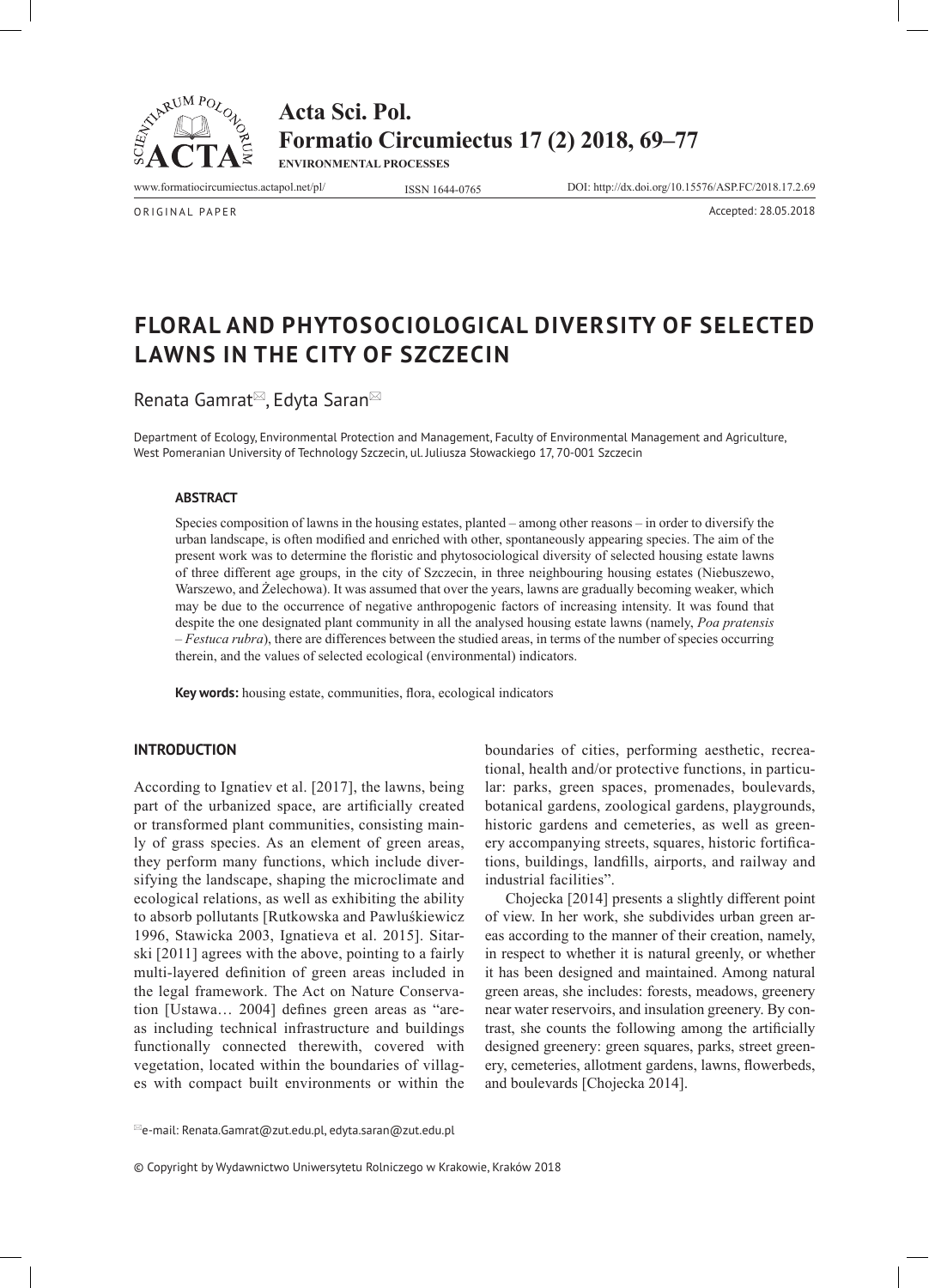Most people in Western Europe perceive lawns as a mandatory element of the urban landscape, almost an icon, without questioning their social, symbolic, ecological, or aesthetic values. Lawns are especially valued as important places for various outdoor activities (fun, rest, picnicking, walking, socializing). There is a demand for a variety of spaces that provide favourable conditions for the sensory impressions (sound, smell, touch, and sight) and ground for activity [Hedblom et al. 2017, Ignatieva et al. 2017]. However, it is considered that the main function of lawns is their impact on shaping the urban landscape, becoming an important part of everyday life of the community, as evidenced by the size of public and residential green areas in cities, which is increasing every year. In 2015, an 8-percent increase in the number of green areas in Szczecin was recorded in comparison to the previous year. At present, there are approximately  $21 \text{ m}^2$  of green areas in the city per one inhabitant [GUS… 2016].

In the present work, we have assumed that over the years, lawn surfaces are gradually becoming weaker, which may be due to the occurrence of negative anthropogenic factors, including, among others, mowing the sward, and compacting the soil structure by trampling and fouling [Thompson et al. 2004, Trzaskowska 2011, Trzaskowska and Adamiec 2012, Pal et al. 2013].

The aim of the work was to determine the floristic and phytosociological diversity of selected housing estate lawns, belonging to three different age groups, in the city of Szczecin, in three neighbouring housing estates (Niebuszewo, Warszewo, and Żelechowa). The obtained results will be confronted with the values of selected ecological indicators.

# **RESEARCH MATERIAL AND METHODS**

In 2016 and 2017, floristic and phytosociological studies covered 30 housing estate lawn areas located within three urban housing estates on the left-bank part of the city of Szczecin, namely: 1 – Warszewo, 2 – Żelechowa, and 3 – Niebuszewo. The housing estates were divided into three age groups, depending on the date of establishment of the estate, and thus the date of developing the area in terms of small and green architecture, including lawn areas: 10 years (Warsze-

wo), 20 years (Żelechowa) and 30 years (Niebuszewo). According to the classic Braun-Blanquet method [Dzwonko 2007], 30 phytosociological images were taken (respectively:  $1-10$ ,  $2-10$  and  $3-10$ ). The surface covered by each photo was 20m<sup>2</sup>. These photos were then used to determine plant communities [Matuszkiewicz 2007]. Using the research works by Skrajna and Kubicka [2009], Sadowska [2011], and Dyguś [2012], life forms were defined for individual plant species, according to Raunkiaer.

For statistical calculations, the phytosociological data was transformed to the ordinal transform scale according to van der Maarel [Zarzycki 2009 quoting Maarel 1998]. Shannon-Wiener equivalence and diversity indicators (ecological indicators) were also calculated, and a dendrogram was developed, presenting hierarchical classification, and taking into account the quantitative aspect of the species occurrence using the MVSP [MultiVariate Statistical Package 2017].

#### **RESULTS AND DISCUSSION**

The obtained results have indicated that a mixture of grasses consisting mainly of: *Lolium perenne*, *Festuca rubra* and *Poa pratensis* was sown on the examined surfaces. According to Knot et al. [2017], this is the basic species composition of lawns in central Europe.

66 species of herbaceous plants and two species of mosses were identified within the studied area, respectively: in object  $1 - 55$  species; object  $2 - 43$  species; object  $3 - 32$  species. Hemicryptophytes constituted the dominant form of life, including 38 species (58%). 24 species (36%) represented Terophytes, and four species (6%), Geophytes. Similar results in terms of determining the dominant life forms were obtained by Trzaskowska [2011], who conducted research on the floristic and phytosociological diversity of urban lawns in the city of Lublin. Based on 134 phytosociological photographs, she identified 224 species in the undergrowth, including Hemicryptophytes – amounting to 131 species  $(58%)$ , Terophytes – 64 species (29%), Geophytes – 20 species (9%), and Chamaephytes  $-9$  species (4%).

Research by Smith et al. [2006] indicated that plants in urban gardens in the United Kingdom were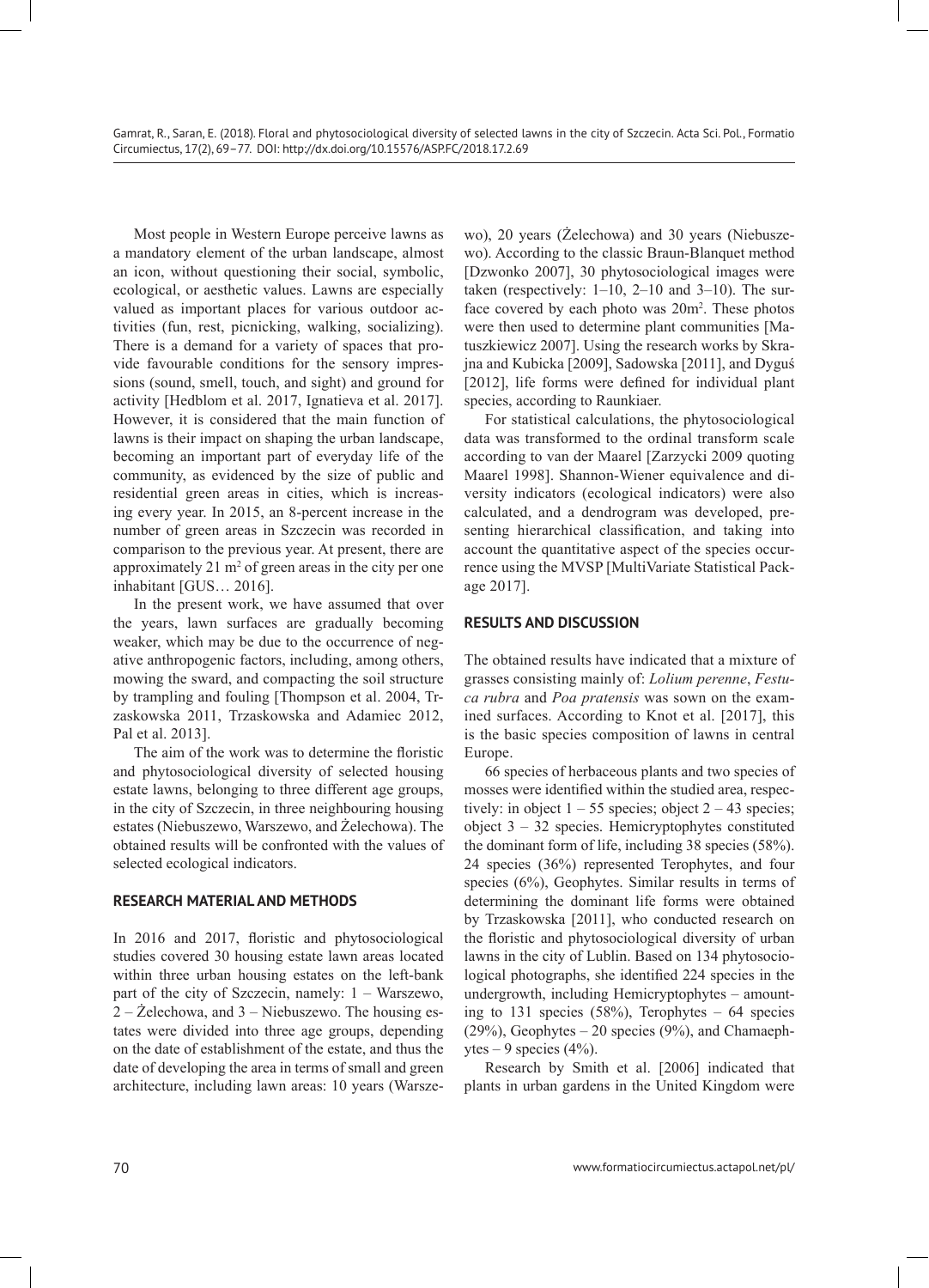dominated by alien species. 24 species of foreign origin were designated in the study area, which include species such as: *Anagallis arvensis, Artemis vulgaris,*  and *Berteroa incana*.

The species found on the three studied lawn surfaces belonged mainly to the families of *Asteraceae* (16 species), *Poaceae* (10 species), and *Fabaceae* (8 species). The other syntaxonomic groups were represented by a few species (including *Plantaginaceae* – 4 species, and *Brassicaceae Caryophyllaceae, Lamiaceae, Polygonaceae,* and *Rosaceae* – 3 species each), and also by sporadically occurring species (*Apiaceae,*  and *Geraniaceae* – 2 species each and *Chenopodiaceae, Hypericaceae, Malvaceae, Onagraceae, Papaveraceae, Primulaceae, Ranunculaceae, Resedaceae, Rubiaceae,* and *Urticaceae* – 1 species each). Smith et al. (2006) also demonstrated in their studies that in urban gardens in the United Kingdom it was the *Asteraceae* (98 species), *Rosaceae* (77 species), and *Poaceae* (51 species) that were dominating among all plant families. Thompson et al. (2004) indicated that in respect to the total area of vascular plants, grasses amounted to 84% on average, wherein only three commonly sown grasses (*Agrostis capillaris, Festuca rubra*, and *Lolium perenne*) accounted for more than half of the total area of the plant cover. Five of the further six species are also grasses: *Agrostis stolonifera, Holcus lanatus, Poa trivialis, P. pratensis*, and *P. annua*. Among the herbaceous vegetation, *Trifolium repens, Bellis perennis, Ranunculus repens*, and *Taraxacum officinale* had their share. In turn, Stawicka's (2003) research showed that the average share in the sward, for grasses, was 24% in Warsaw, and 23% in Płock. On the lawns in both cities, the largest share was held by: *Elymus repens, Festuca rubra, Lolium perenne, Medicago lupulin, Trifolium pratense*, and *T. repens.*

Herbaceous species in the laws studied by the latter authors occupied larger patches, for instance, *Trifolium repens* (III-365-IV-2175), *Taraxacum officinale* (III-328), *Bellis perennis* (I-50), or *Ranunculus repens* (I-38). On all lawn surfaces, grasslands communities of *Poa pratensis – Festuca rubra* (see: Table 1) were found.

| Number of lawn area section                                                                                                                          | 1          | $\mathbf{2}$         | 3         |
|------------------------------------------------------------------------------------------------------------------------------------------------------|------------|----------------------|-----------|
| Stability $(S)$ – Coefficient of coverage $(D)$                                                                                                      | $*S-D$     | $S-D$                | $S-D$     |
| I Community Poa pratensis – Festuca rubra, ChAll. Arrhenatherion elatioris*, ChO. Arrhenatheretalia elatioris**,<br>ChCl. Molinio-Arrhenatheretea*** |            |                      |           |
| Festuca rubra D                                                                                                                                      | $V-2565$   | $V-3775$             | $V-5000$  |
| Poa pratensis D                                                                                                                                      | $V-2196$   | $III-925$            | $II-450$  |
| Trifolium repens                                                                                                                                     | $III-365$  | IV-650               | IV-2175   |
| **Achillea millefolium                                                                                                                               | IV-963     | IV-850               | $III-227$ |
| ***Plantago lanceolata                                                                                                                               | $III-1019$ | $I - 350$            | IV-425    |
| ***Trifolium pratense                                                                                                                                | $II-673$   | $\ddot{\phantom{0}}$ | III-700   |
| **Dactylis glomerata                                                                                                                                 | $V-827$    | $I-100$              | $III-200$ |
| ***Vicia cracca                                                                                                                                      | $II-423$   | $I-100$              |           |
| **Heracleum sphondylium                                                                                                                              | $I-1$      |                      | $II-400$  |
| **Taraxacum officinale                                                                                                                               | $III-328$  |                      |           |
| **Trifolium dubium                                                                                                                                   | $II-153$   |                      |           |
| *Rumex thyrsiflorus                                                                                                                                  | $II-116$   |                      |           |

**Table 1.** Grassland community *Poa pratensis – Festuca rubra* (Fijałkowski 1959 pro ass.)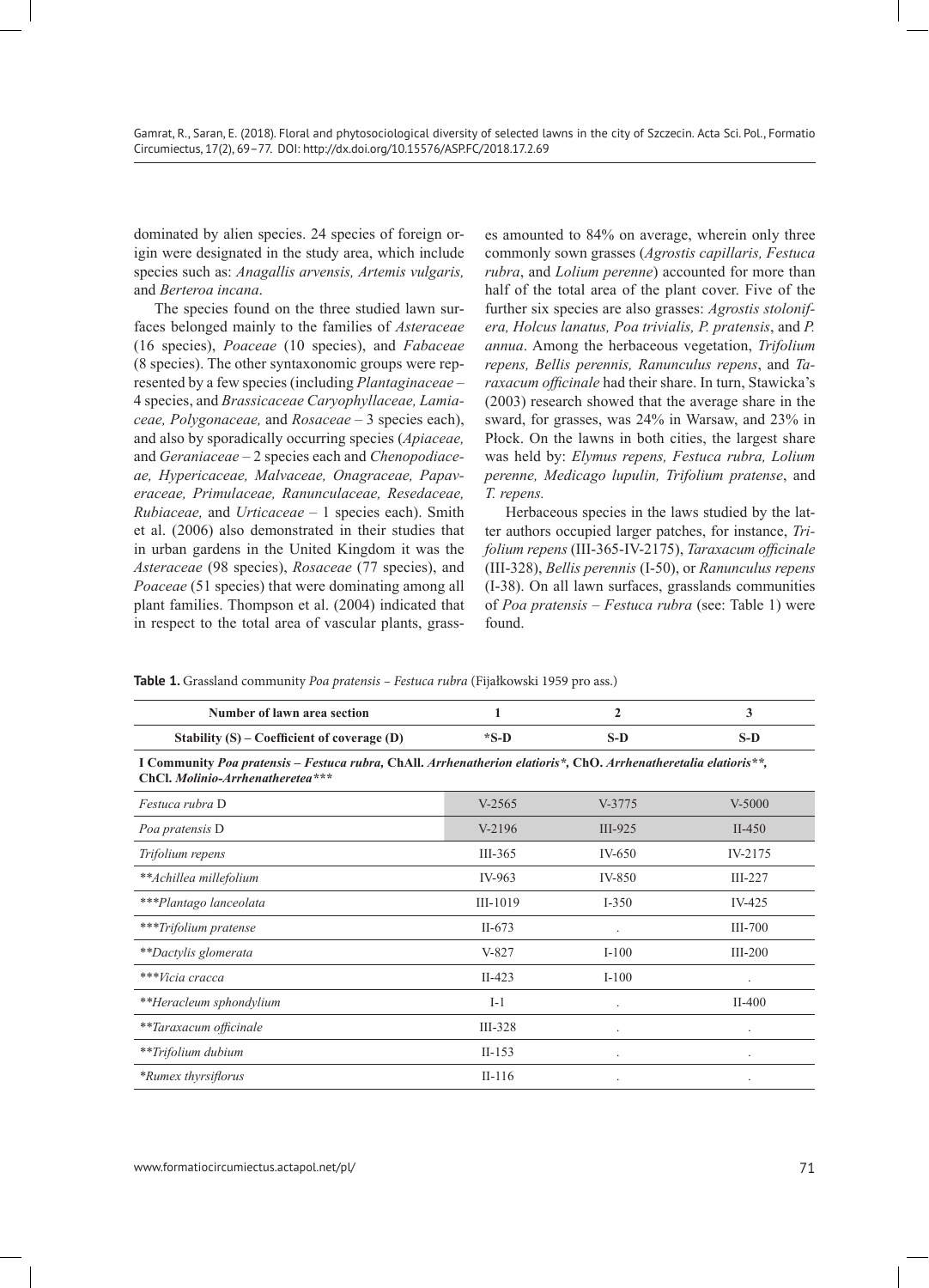Gamrat, R., Saran, E. (2018). Floral and phytosociological diversity of selected lawns in the city of Szczecin. Acta Sci. Pol., Formatio Circumiectus, 17(2), 69–77. DOI: http://dx.doi.org/10.15576/ASP.FC/2018.17.2.69

# **Table 1.** cont.

| Number of lawn area section                                                        | $\mathbf{1}$ | $\mathbf{2}$         | 3                    |
|------------------------------------------------------------------------------------|--------------|----------------------|----------------------|
| Stability (S) - Coefficient of coverage (D)                                        | $*S-D$       | $S-D$                | $S-D$                |
| **Arctium lappa                                                                    |              | $I-50$               | $III-120$            |
| ***Cerastium holosteoides                                                          | $II-85$      |                      |                      |
| ChAll. Agropyro-Rumicion crispi, O. Trifolio fragiferae-Agrostietalia stoloniferae |              |                      |                      |
| Potentilla anserina                                                                |              | $\ddot{\phantom{a}}$ | IV-1225              |
| Potentilla reptans                                                                 |              | $III-325$            | $V-825$              |
| Festuca arundinacea                                                                | $II-424$     |                      |                      |
| Elymus repens                                                                      | $I-135$      | $II-200$             | $I-50$               |
| ChAll. Polygonion avicularis, O. Plantaginetalia majoris                           |              |                      |                      |
| Plantago major                                                                     | $I-38$       | V-1700               | $III-625$            |
| Poa annua                                                                          |              | $II-20$              | $III-450$            |
| Lolium perenne                                                                     | $II-365$     | $I-100$              | $\ddot{\phantom{0}}$ |
| <b>II ChCl.</b> Stellarietea mediae                                                |              |                      |                      |
| Polygonum aviculare                                                                | $II-115$     | III-775              | $V-2175$             |
| Malva neglecta                                                                     |              | III-875              | $II-350$             |
| Hordeum murinum                                                                    |              | $II-470$             | <b>IV-800</b>        |
| Stellaria media                                                                    | $II-153$     | $II-150$             | $III-150$            |
| Galinsoga parviflora                                                               | $I-39$       | $II-150$             | $III-200$            |
| Bryum argenteum dD                                                                 | $II-78$      | $II-150$             | $II-150$             |
| Lamium purpureum                                                                   | $I-1$        | $II-30$              | $III-100$            |
| Geranium pusillum                                                                  | $II-155$     | $II-30$              | $III-120$            |
| Sonchus arvensis D                                                                 |              | $II-275$             |                      |
| Setaria viridis D                                                                  |              | $I-100$              | $III-130$            |
| Lactuca serriola D                                                                 | $II-78$      | $II-150$             |                      |
| Erodium cicutarium                                                                 | $II-115$     | $\cdot$              | $\ddot{\phantom{0}}$ |
| Vicia hirsuta                                                                      | $II-115$     |                      |                      |
| Sisymbrium officinale                                                              |              | $II-100$             |                      |
| <b>III ChCl.</b> Artemisietea vulgaris                                             |              |                      |                      |
| Cichorium intybus                                                                  | $I-1$        | <b>III-800</b>       | <b>III-800</b>       |
| Artemisia vulgaris                                                                 | $I-1$        | $II-100$             | IV-1151              |
| Tanacetum vulgare                                                                  | $I-423$      | $I-100$              | $II-400$             |
| Oenothera biennis                                                                  | $II-78$      | $I-100$              | $II-400$             |
| Glechoma hederacea                                                                 | $II-153$     | $II-275$             |                      |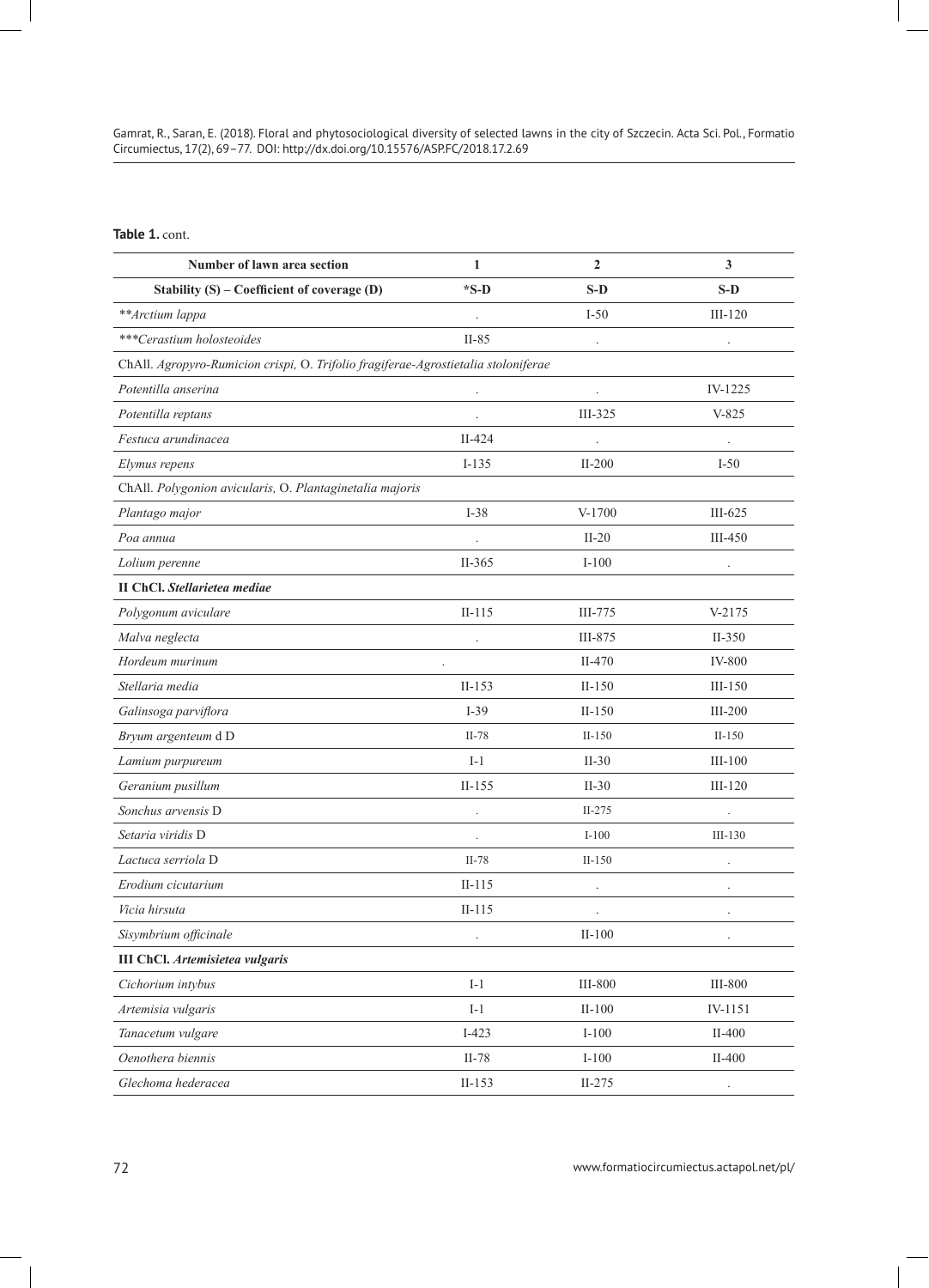**Table 1.** cont.

| Number of lawn area section                     | 1                    | $\mathbf{2}$         | 3                    |
|-------------------------------------------------|----------------------|----------------------|----------------------|
| Stability $(S)$ – Coefficient of coverage $(D)$ | $*S-D$               | $S-D$                | $S-D$                |
| Erigeron ramosus                                | $I-77$               | $I-350$              | $\cdot$              |
| Picris hieracioides D                           | $\ddot{\phantom{1}}$ | $II-400$             |                      |
| Urtica dioica                                   | $I-38$               | $II-60$              | $III-250$            |
| Silene alba                                     | $I-39$               | $III-250$            | $\bullet$            |
| Medicago sativa D                               | $I-289$              | $\ddot{\phantom{a}}$ |                      |
| Cirsium arvense                                 | $I-38$               | $III-10$             | $III-200$            |
| Reseda lutea                                    | $II-154$             | $\ddot{\phantom{0}}$ | $\bullet$            |
| Berteroa incana                                 | $I-77$               | $II-30$              | $II-120$             |
| Erysimum heiranthoides                          | $I-1$                | $I-100$              | $\ddot{\phantom{1}}$ |
| Inne/Other                                      |                      |                      |                      |
| Ceratodon purpureus d                           | $II-615$             | $I-50$               | $III-410$            |
| Trifolium arvense                               | $II-115$             | $\ddot{\phantom{0}}$ | $\bullet$            |
|                                                 |                      |                      |                      |

**Sporadically occurring species: I** *Bellis perennis* (1) I-50, *Daucus carota* (1) I-38, *Galium mollugo* (1) I-38, *Ranunculus repens*  (1, 2) I-38, *Rumex acetosa* (1) I-38, (2) I-50, (3) I-100, *Leucanthemum vulgare* (1) I-2, *Arrhenatherum elatius* (2) I-275, **II** *Pastinaca sativa* (1) I-1, *Anagallis arvensis* (1) I-38, *Papaver rhoeas* (2) I-2, *Vicia sativa* (1) I-1, *Chenopodium album* (1) I-39, *Veronica hederifoli*a D (1) I-1, **III** *Lamium album* (2) I-100, *Hypericum perforatum* D (1) I-2, *Melilotus albus* (1) I-1, **Other:** *Aster amellus* (1) I-8, *Potentilla erecta* (1) I-38, *Hypochaeris radicat*a (1) I-38

\*S – stability, D – coefficient of coverage

Species forming the given community belonged mainly to the class of *Molinio-Arrhenatheretea* (21 species). Rudder species from the *Artemisietea vulgaris* class (14 species) and segetal from the *Stellarietea mediae* class (14 species) also formed large groups.

On the lawn areas within the Warszewo housing estate (site No. 1) the *Poa pratensis – Festuca rubra* community was observed. That same community was formed also by other meadow species: *Achillea millefolium, Dactylis glomerata, Plantago lanceolata, Taraxacum officinale, Trifolium pratense* and *T. repens*.

The species which co-created the community of *Poa pratensis – Festuca rubra* on the lawn areas within the Żelechowa housing estate (site No. 2) included the following: *Achillea millefolium, Cichorium intybus, Festuca rubra, Plantago major, Poa pratensis, Polygonum aviculare, Potentilla anserina* and *Trifolium repens*.

The oldest housing estate, the Niebuszewo (object No. 3), was characterized by the occurrence, within the lawn surfaces, of mainly such species as: *Artemis vulgaris, Cichorium intybus, Festuca rubra, Hordeum murinum, Plantago lanceolata, Poa pratensis, Polygonum aviculare, Potentilla anserina, P. reptans, Trifolium pratense* and *T. repens*.

With the increasing age of the lawns, the share of meadow species characteristic of the class *Molinio-Arrhenatheretea* decreased, with the simultaneous increase in the share of species occupying fertile mineral soils with densified structure and small porosity due to unfavourable air regime, that is species from the *Stellarietea mediae* class. With age, the species of high ruderal perennials increase their coverage, particularly those from the *Artemisietea-vulgaris* class, which are resistant to drought (including *Artemisia vulgaris, Cichorium intybus, Cirsium arvense, Oenothera biennia,* and *Tanacetum vulgare*).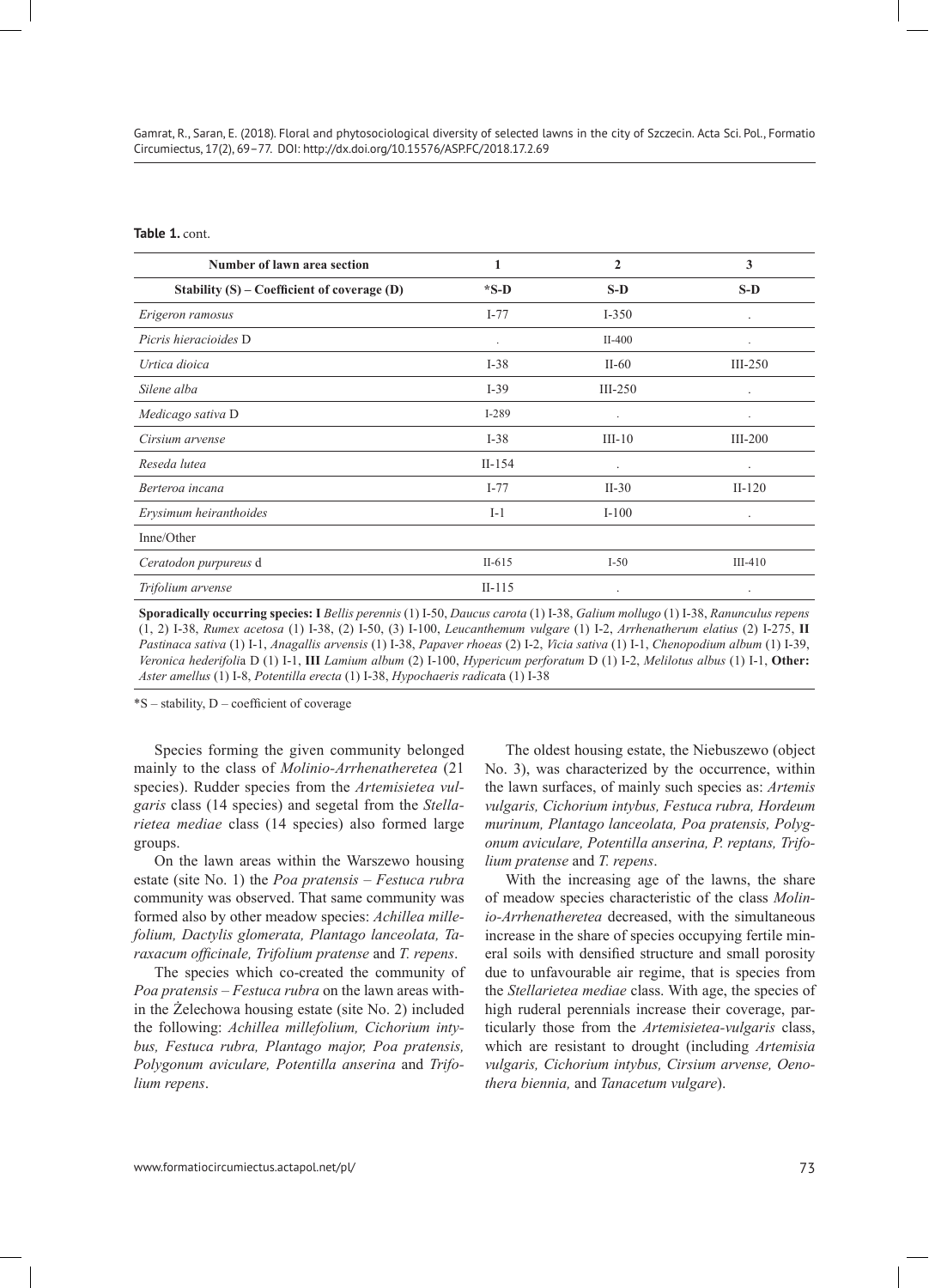The diversity of *Poa pratensis – Festuca rubra* communities ranged from 7 to 20 species in the given area (patch). The value of the Shannon-Wiener diversity index in this particular set ranged from 2.6 in the 7-species patch to 4.1 in the 20-species patch (see: Table 2).

The results point to the correlation between the size of the diversity index, the number of species and the indicator of equivalence. The highest values of the diversity index were found in relation to the photographs with the largest number of species (photos No. 14, No. 16, and No. 17). At the same time, it can be observed that with the same number of species (in photos No. 14 and No. 17), the value of the diversity index was slightly different. In both cases, 19 species of plants were determined, however, the Shannon-Wiener index in picture No. 14 was larger, amounting to 4.134, while in the picture No. 17, that same index was 4.012. The higher value of the diversity index resulted from the more even participation of species in picture No. 14, which is indicated by the higher value of the equivalence index (0.963) than in photo No. 17 (0.944).

It can also be observed that there is a correlation between the size of the diversity index, the number of species, the equivalence index, and the examined objects within the given housing estates. The highest average number of species (15) and the average Shannon-Wiener index (3.6654) as well as the average equivalence ratio (0.952) were describing the oldest housing estate, established over 30 years ago (the Niebuszewo housing estate), whereas the smallest values related to the Warszewo housing estate.

Phytosociological photos with the highest values of ecological indicators were taken in the housing estate No. 3 (Niebuszewo). By contrast, the lowest values were observed in the youngest of the housing estates, which was created within the last 10 years. The average number of species on the Warszewo estate is 36% lower than on the Niebuszewo housing estate, and the average diversity index is 13% lower. The values of ecological indicators obtained for the Żelechowa estate were somewhere in-between those for the oldest housing estate (Niebuszewo), and the youngest (Warszewo).

The dendrogram representing the quantitative aspect of the occurrence of species in the areas (patches)

| <b>Index</b>         |                                  |                      | Number of                                         |  |
|----------------------|----------------------------------|----------------------|---------------------------------------------------|--|
|                      | Shannon-<br>-Wiener<br>diversity | equivalence          | species in the<br>phytosociological<br>photograph |  |
|                      |                                  | Housing estate No. 1 |                                                   |  |
| 1                    | 2.977                            | 0.939                | 9                                                 |  |
| $\overline{c}$       | 2.579                            | 0.919                | $\overline{7}$                                    |  |
| 3                    | 2.772                            | 0.924                | 8                                                 |  |
| $\overline{4}$       | 2.953                            | 0.932                | 9                                                 |  |
| 5                    | 3.086                            | 0.929                | 10                                                |  |
| 6                    | 3.484                            | 0.972                | 12                                                |  |
| $\overline{7}$       | 3.849                            | 0.962                | 16                                                |  |
| 8                    | 3.223                            | 0.932                | 11                                                |  |
| 9                    | 3.383                            | 0.978                | 11                                                |  |
| 10                   | 3.351                            | 0.969                | 11                                                |  |
| Average<br>value     | 3.1657                           | 0.9456               | 10                                                |  |
|                      |                                  | Housing estate No. 3 |                                                   |  |
| 11                   | 3.741                            | 0.958                | 15                                                |  |
| 12                   | 3.725                            | 0.954                | 15                                                |  |
| 13                   | 3.454                            | 0.964                | 12                                                |  |
| 14                   | 4.134                            | 0.973                | 19                                                |  |
| 15                   | 4.039                            | 0.969                | 18                                                |  |
| 16                   | 4.107                            | 0.95                 | 20                                                |  |
| 17                   | 4.012                            | 0.944                | 19                                                |  |
| 18                   | 3.373                            | 0.941                | 12                                                |  |
| 19                   | 2.914                            | 0.919                | 9                                                 |  |
| 20                   | 3.155                            | 0.95                 | 10                                                |  |
| Average<br>value     | 3.6654                           | 0.9522               | 15                                                |  |
| Housing estate No. 2 |                                  |                      |                                                   |  |
| 21                   | 3.53                             | 0.985                | 12                                                |  |
| 22                   | 3.624                            | 0.979                | 13                                                |  |
| 23                   | 3.461                            | 0.965                | 12                                                |  |
| 24                   | 3.767                            | 0.964                | 15                                                |  |
| 25                   | 3.631                            | 0.981                | 13                                                |  |
| 26                   | 3.739                            | 0.982                | 14                                                |  |
| 27                   | 3.821                            | 0.978                | 15                                                |  |
| 28                   | 3.89                             | 0.952                | 17                                                |  |
| 29                   | 3.239                            | 0.936                | 11                                                |  |
| 30                   | 3.37                             | 0.94                 | 12                                                |  |
| Average<br>value     | 3.6072                           | 0.9662               | 13                                                |  |

| <b>Table 2.</b> The values of se- |  | lected ecological indices |
|-----------------------------------|--|---------------------------|
|-----------------------------------|--|---------------------------|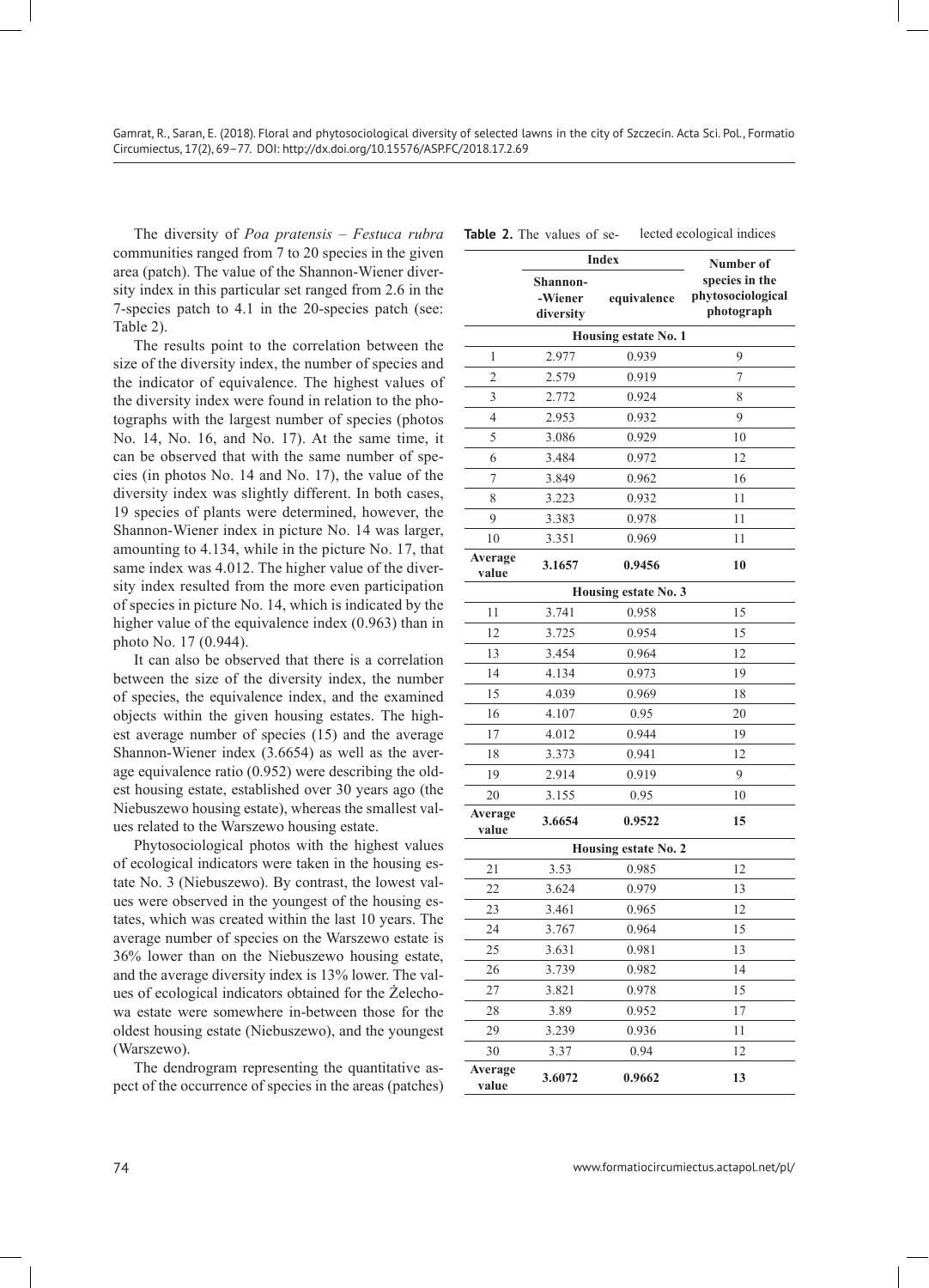Gamrat, R., Saran, E. (2018). Floral and phytosociological diversity of selected lawns in the city of Szczecin. Acta Sci. Pol., Formatio Circumiectus, 17(2), 69–77. DOI: http://dx.doi.org/10.15576/ASP.FC/2018.17.2.69



**Fig. 1.** Hierarchical classification taking into account the quantitative aspect of species occurrence

within the three studied housing estates made it possible to distinguish three separate groups (see: Figure 1). Confrontation with phytosociological tables confirms the dendrogram's division into housing estates: Group 1 denotes Warszewo (photos 1–10), Group 2 denotes Żelechowa (21–30), and Group 3 denotes Niebuszewo  $(11–20)$ .

When comparing the structure of clusters, it can be concluded that the samples representing the second housing estate are more similar to each other than in the case of other estates. This indicates that the Żelechowa estate (No. 2) is more homogeneous in terms of species composition and the share of individual species than other settlements. The hierarchical structure suggests a greater similarity of the Warszewo housing estate to the Żelechowa housing estate than to the Niebuszewo housing estate.

#### **CONCLUSIONS**

Among the symbols of the modern urban landscape are lawns, which occupy a significant part of green open spaces in cities (up to 75%). Their role in preserving biodiversity in the city justifies their inclusion in the sustainable spatial planning, as well as the design and management of the urban landscape [Ignatieva et al. 2015].

Selected lawns of Szczecin city, despite their sharing one designated community (*Poa pratensis – Festuca rubra*) on all the analysed real estate lawns, exhibited differences between the studied points in terms of the number of species occurring (respectively: 55 in Warszewo, 43 in Żelechowa, and 32 in Niebuszewo) as well as the values of selected ecological indicators. Between the various housing estates, the community also differs with respect to co-dominant species. It can be assumed that the longer impact of anthropogenic factors resulted in the occurrence of a lower number of plant species in the Żelechowa and the Niebuszewo housing estates compared to the youngest estate of Warszewo: by 22% and 42%, respectively*.* In addition, the lowest values of ecological indicators obtained at the Warszewo housing estate would indicate the unstable habitat therein. The results of the study also indicate that with the age of lawn areas, the share of meadow species of *Molinio-Arrhenatheretea* as well as selected ruderal species *Artemisietea-vulgaris* decreased with the growth of segetal flora of the *Stellarietea mediae* class.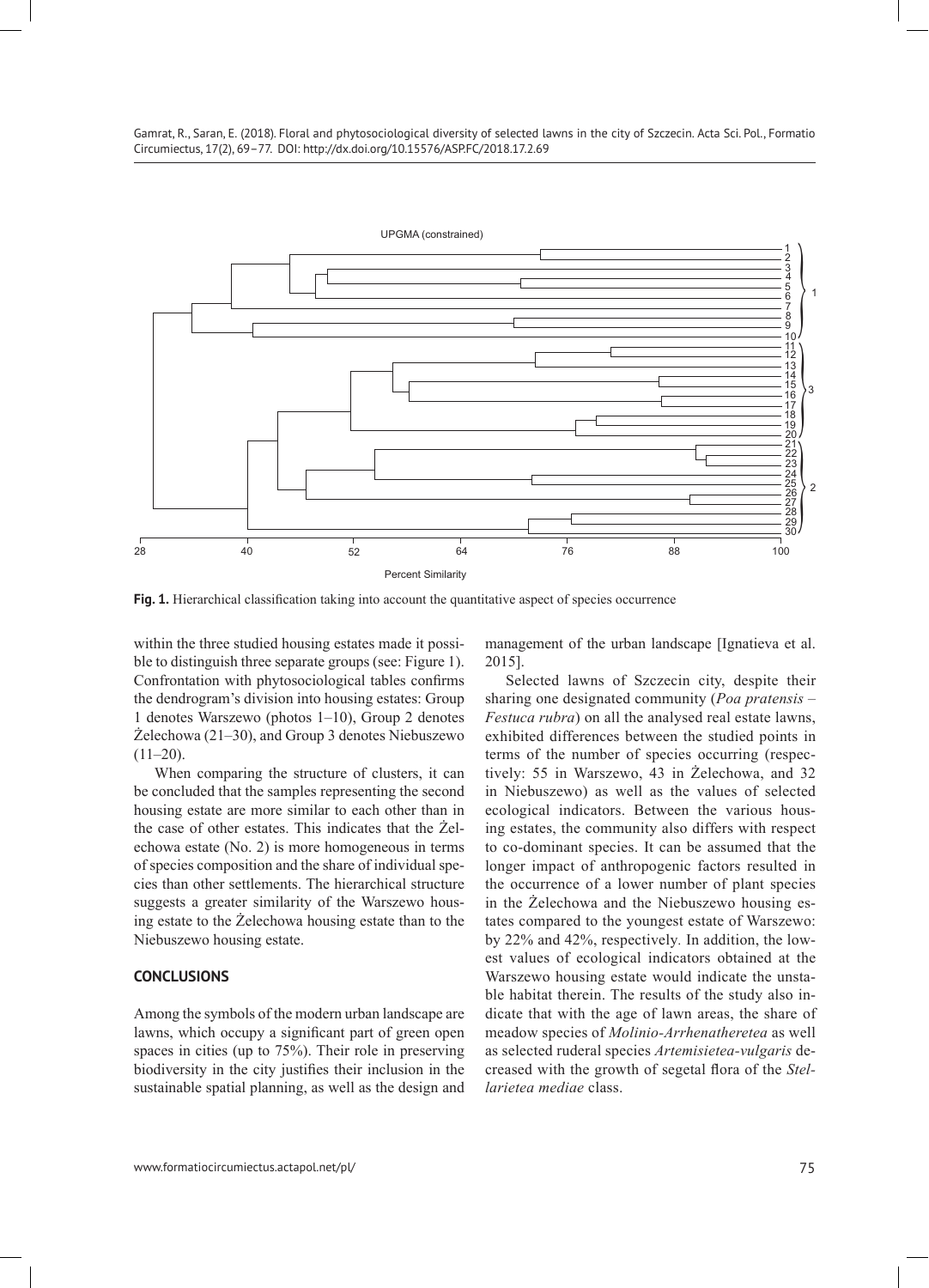## **REFERENCES**

- Chojecka, A. (2014). Znaczenie terenów zielonych w przestrzeni publicznej oraz ich wpływ na jakość życia miejskiego. Rynek – Społeczeństwo – Kultura, 1(9), 48–54.
- Dyguś, K.H., Siuta, J., Wasiak, G., Madej, M. (2012). Roślinność składowisk odpadów komunalnych i przemysłowych. Wyd. Wyższej Szkoły Ekologii i Zarządzania, Warszawa, 76–82.
- Dzwonko, Z. (2007). Przewodnik do badań fitosocjologicznych. Sorus, Poznań – Kraków.
- GUS. Główny Urząd Statystyczny (2016). Rocznik Statystyczny Województwa Zachodniopomorskiego – 2016.
- Hedblom, M., Lindberg, F., Vogel, E., Wissman, J., Ahrné, K. (2017). Estimating urban lawn cover in space and time: Case studies in three Swedish cities. *Urban Ecosystems, 20(5),* 1–11.
- Ignatieva, M., Ahrné, K., Wissman, J., Eriksson, T., Tidåke, P., Hedblom, M., Kätterer, T., Marstorp, H., Berg, P., Ericsson, T., Bengtsson, J. (2015). Lawn as a cultural and ecological phenomenon: A conceptual framework for transdiscipilinary research. *Urban Forestry & Urban Greening, 14*, 383–387.
- Ignatieva, M., Eriksson, F., Eriksson, T., Berg, P., Hedblom, M. (2017). Lawn as a social and cultural phenomenon in Sweden. *Urban Forestry & Urban Greening*, 21, 213–223.
- Knot, P., Hrabe, F., Hejduk, S., Skladanka, J., Kvasnovsky, M., Hodulikova, M., Caslavova, I., Horky, P. (2017). The impacts of different management practices on botanical composition, quality, colour and growth of urban lawns. Urban Forestry & Urban Greening, 26, 178–183.
- Maarel, E. van der (1998). Multivariate analysis in plant ecology. [In]: Metody numeryczne w badaniach struktury i funkcjonowania szaty roślinnej – materiały pokonferencyjne. V Szkoła i XLVI Seminarium geobotaniczne. Ed. E. Kaźmierczak, A. Nienartowicz, A. Piernik, J. Wilkoń-Michalska. Uniwersytet Mikołaja Kopernika, Toruń, 65–108.
- Matuszkiewicz, W. (2007). Przewodnik do oznaczania zbiorowisk roślinnych Polski. Wydawnictwo Naukowe PWN, Warszawa.

MultiVariate Statistical Package. (2017).

- Pal, R.W., Csete, S., Botta-Dukát, Z., Pinke, G. (2013). Composition and diversity of lawn flora in differently managed village yards – a case study from southwestern Hungary. Folia Geobotanica, 48(2), 209–227.
- Rutkowska, B., Pawluśkiewicz, M. (1996). Trawniki. PWRiL, Warszawa.
- Sadowska, A. (2011). Gatunki synantropijne we florze roślin naczyniowych torfowisk wysokich i przejściowych Pojezierza i Pobrzeża Kaszubskiego (Polska północna). Acta Botanica Silesiaca, 7, 84–87.
- Sitarski, M. (2011). Dlaczego należy zmienić definicje "zadrzewień" i "terenów zieleni" w ustawie o ochronie przyrody. Człowiek i Środowisko, 35(1–2), 93–106.
- Skrajna, T., Kubicka, H. (2009). Aktualny stan i możliwości ochrony fauny segetalnej w ogrodzie botanicznym w Powsinie. Ochr. Środ. Zasob. Natur., 40, 340–344.
- Smith, R. M., Thompson, K., Hodgson, J.G., Warren P.H., Gaston K.J. (2006). Urban domestic garden (IX): Composition and richness of the vascular plant flora and implications for native biodiversity. Biological Conservation, 129, 312–322.
- Stawicka, J. (2003). Trawy i rośliny motylkowate na trawnikach przyulicznych w miastach (na przykładzie Warszawy i Płocka). Biuletyn IHAR, 225, 277–287.
- Thompson, K., Hodgson, J.G., Smith, R.M., Warren, P.H., Gaston, K.J. (2004). Urban domestic gardens (III): Composition and diversity of lawn floras. *J. Veg. Sci.,* 15, 373-378.
- Thompson, K., Colsell, S., Carpenter, J., Smith, R.M, Warren, P.H., Gaston, K.J. (2005). Urban domestic gardens (VII): a preliminary survey of soil seed banks*. Seed Sci. Res.,* 15, 33–141.
- Trzaskowska, E., Adamiec, P. (2012). Wartość estetyczna trawników ekstensywnych na wybranych obiektach Lublina. Łąkarstwo w Polsce, 15, 193–203.
- Trzaskowska, E. (2011). Zróżnicowanie florystyczno-fitosocjologiczne trawników miejskich Lublina. Acta Sci. Pol., Formatio Circumiectus, 10(4), 61–70.
- Ustawa o ochronie przyrody. Dz.U. 2004. Nr 92, poz. 880).
- Zarzycki, J. (2009). Metodyczne i techniczne innowacje w badaniach fitosocjologicznych. Łąkarstwo w Polsce, 12, 233–247.